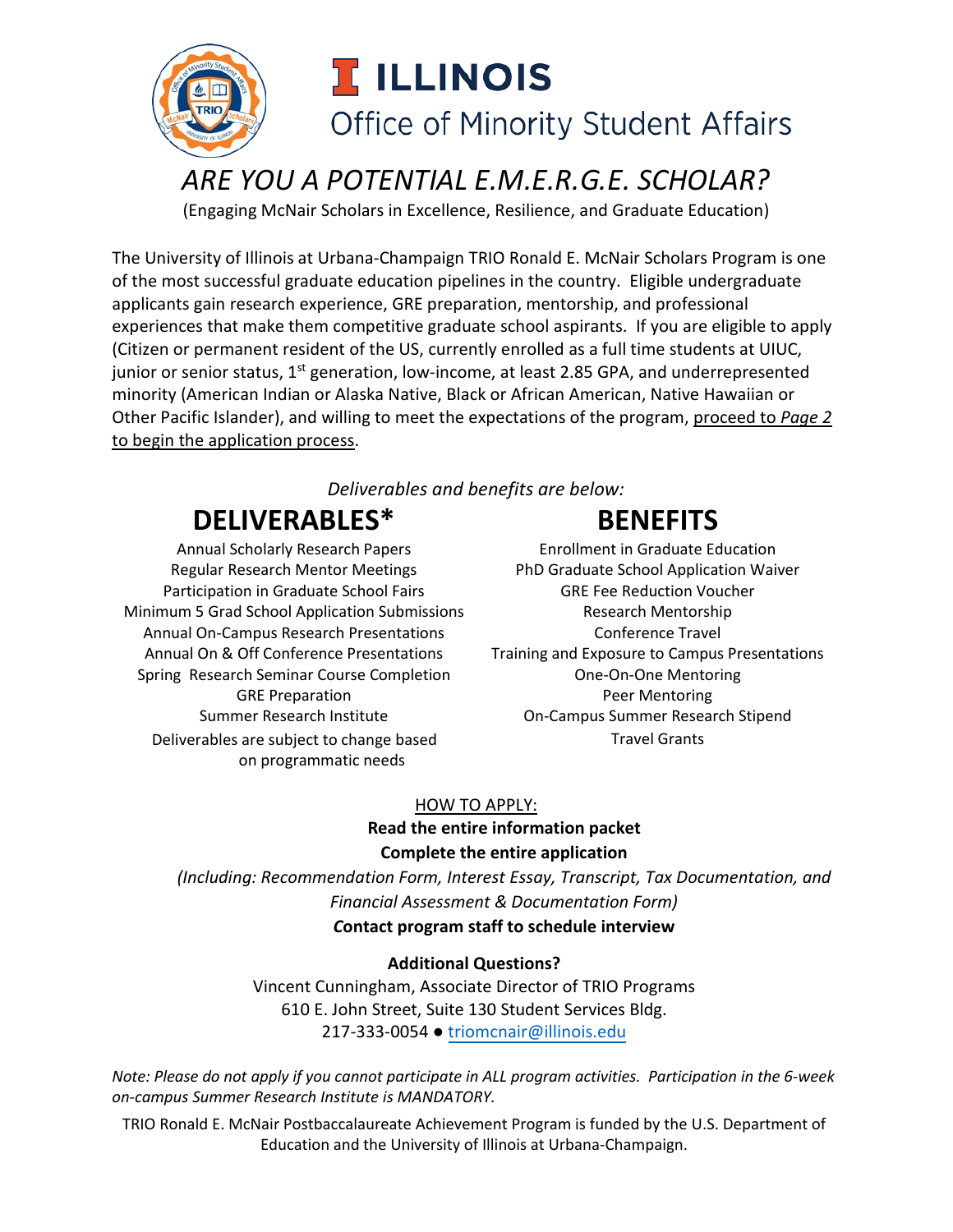

### McNair Post-Baccalaureate Achievement Program

### Enrollment Application Checklist

Thank you for applying to the TRIO Ronald E. McNair Post-Baccalaureate Achievement Program at the University of Illinois at Urbana-Champaign. Please complete the following prior to submitting your application:

#### **Application Requirements:**

|              | <b>Completed Application</b>                                                          |
|--------------|---------------------------------------------------------------------------------------|
|              | Personal Statement (Why are you interested in the McNair Scholars Program?)           |
|              | Financial Aid Assessment & Documentation Form                                         |
|              | Copy of Parent(s) Federal Tax Returns                                                 |
| $\mathsf{I}$ | Letter of Recommendation                                                              |
| $\Box$       | Faculty/Research Mentor Form                                                          |
|              | <b>Unofficial Transcript</b>                                                          |
|              | Scheduled Interview (Contact McNair Staff at triomcnair@illinois.edu or 217-333-0054) |

#### **FOR FULL CONSIDERATION:**

- 1. Complete all sections of the program application.
- 2. Identify research mentor and complete *Faculty/Research Mentor Confirmation Form.*
- 3. Identify instructor, employer, or community partner and complete *Recommendation Form.*
- 4. Complete top portion of the *Financial Needs Assessment & Documentation Form*
- 5. Acquire parent(s)/caregivers federal tax returns.
- 6. Schedule interview with McNair Staff.
- 7. Submit ALL materials (application and supplemental documentation) to McNair office.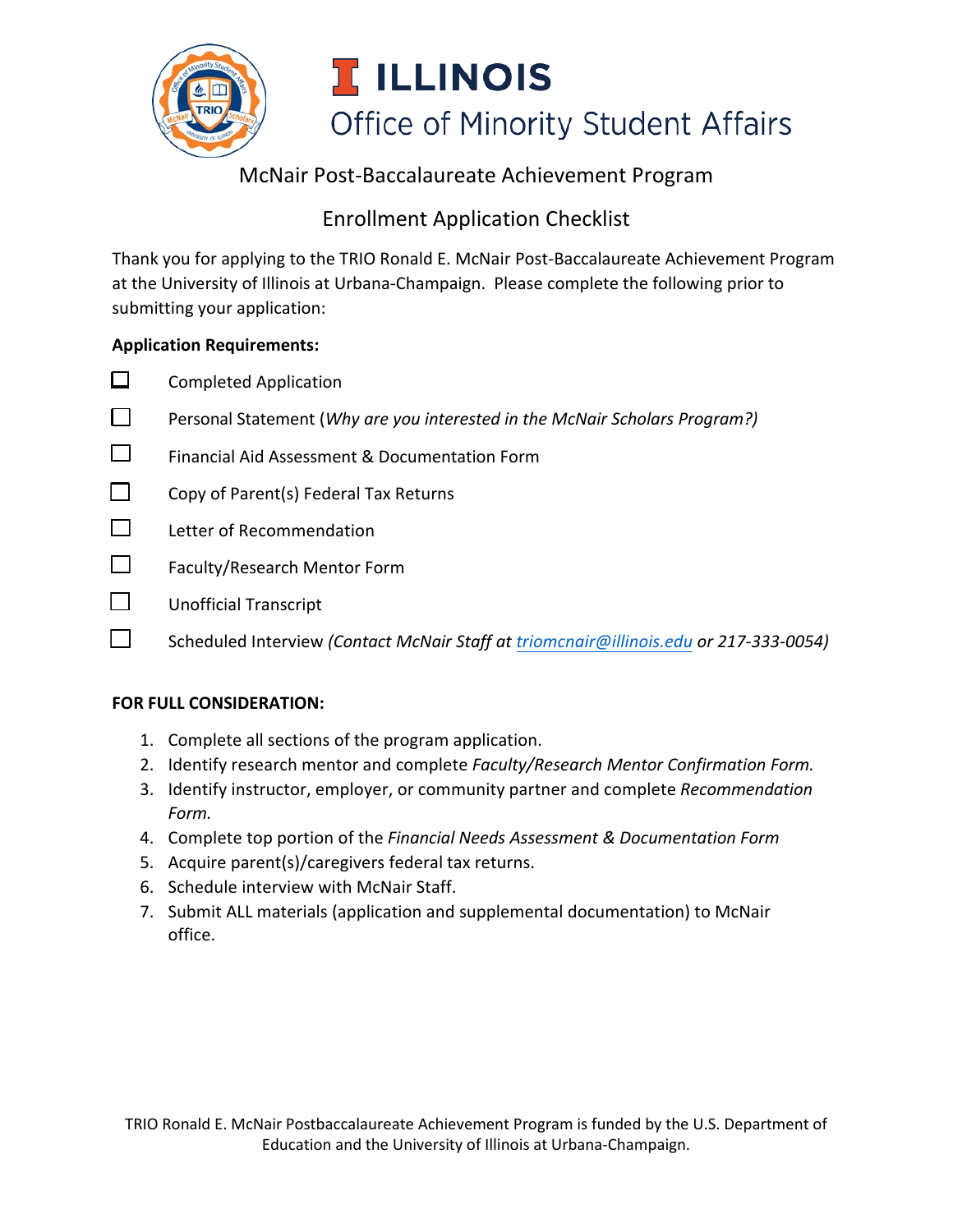

Application Assistance:

- 1. Personal Statement: Answer the questions (Why are you interested in the McNair Scholars Program? Why do you want to attend graduate school and earn the Ph.D.?) in a minimum of one page, a double-spaced document attached as a PDF to the application.
- 2. Unofficial Transcript: Find it via Student Self-Service, under 'Registration & Records', then 'Student Records and Transcripts', then 'View Academic History'. Please save it as a PDF and attach it to your application.
- 3. Financial Aid Assessment & Documentation Form: on the page titled "Financial Need Assessment & Documentation Form" complete the top portion of the form and submit it to the financial aid office, using the Office of Financial Aid's Document Upload system https://osfa.illinois.edu/documentupload/ The Office of Financial Aid will complete the bottom portion and will return to our office.
- 4. Note: McNair does not serve students who are interested in the MBA, LAW, or MD degree.
- 5. Submit all McNair application materials to triomcnair@illinois.edu
- 6. It is possible to submit the application without an agreed Faculty/Research Mentor and completed Recommendation Form. Note in your application email that you are in the process of receiving these materials. Please note, we cannot fully process your application without these items. Please reach out to McNair staff if you are having trouble identifying Faculty to work with for the Faculty/Research Mentor Confirmation Form.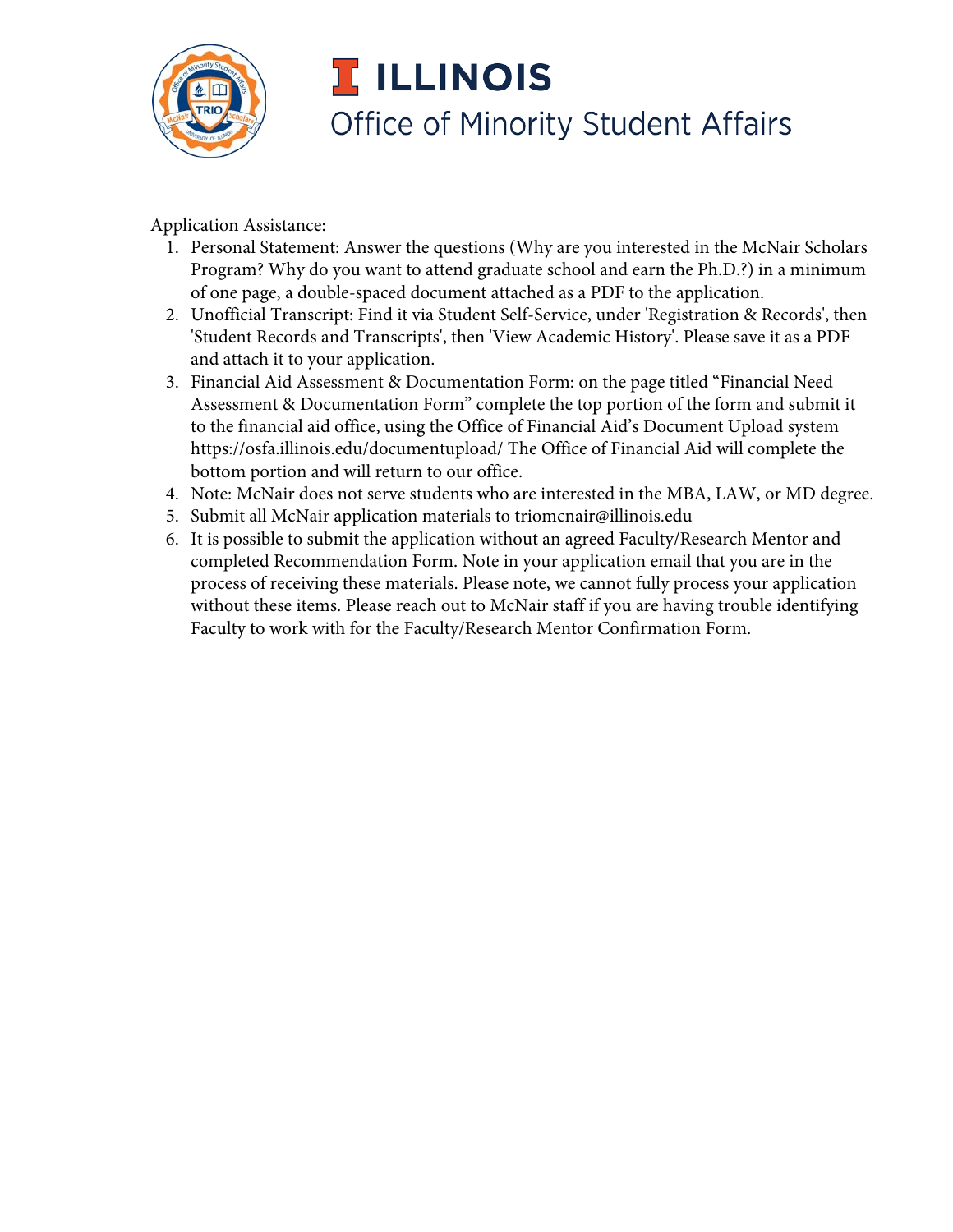

# **McNair Scholars Program Application**

### *PERSONAL INFORMATION*

| Last Name                                                                                                                                                                                                                                                                                                                                                                         | <b>First Name</b> |                   | Middle Name |                                            |          |
|-----------------------------------------------------------------------------------------------------------------------------------------------------------------------------------------------------------------------------------------------------------------------------------------------------------------------------------------------------------------------------------|-------------------|-------------------|-------------|--------------------------------------------|----------|
| Campus Address<br>Apt                                                                                                                                                                                                                                                                                                                                                             |                   | City              |             | State                                      | Zip code |
| $\begin{picture}(150,10) \put(0,0){\vector(1,0){100}} \put(15,0){\vector(1,0){100}} \put(15,0){\vector(1,0){100}} \put(15,0){\vector(1,0){100}} \put(15,0){\vector(1,0){100}} \put(15,0){\vector(1,0){100}} \put(15,0){\vector(1,0){100}} \put(15,0){\vector(1,0){100}} \put(15,0){\vector(1,0){100}} \put(15,0){\vector(1,0){100}} \put(15,0){\vector(1,0){100}}$                |                   |                   |             |                                            |          |
| Campus Telephone                                                                                                                                                                                                                                                                                                                                                                  |                   | <b>Cell Phone</b> |             |                                            |          |
| <b>Permanent Home Address</b>                                                                                                                                                                                                                                                                                                                                                     | Apt               | City              |             | State                                      | Zip code |
| $\begin{picture}(150,10) \put(0,0){\dashbox{0.5}(10,0){ }} \put(150,0){\circle{10}} \put(150,0){\circle{10}} \put(150,0){\circle{10}} \put(150,0){\circle{10}} \put(150,0){\circle{10}} \put(150,0){\circle{10}} \put(150,0){\circle{10}} \put(150,0){\circle{10}} \put(150,0){\circle{10}} \put(150,0){\circle{10}} \put(150,0){\circle{10}} \put(150,0){\circle{10}} \put(150,$ |                   |                   |             |                                            |          |
| Permanent Home Telephone                                                                                                                                                                                                                                                                                                                                                          |                   |                   |             | University Identification Number (UIN)     |          |
|                                                                                                                                                                                                                                                                                                                                                                                   |                   |                   |             | Sex: MALE $\Box$ FEMALE $\Box$             |          |
| Date of Birth                                                                                                                                                                                                                                                                                                                                                                     |                   |                   |             |                                            |          |
|                                                                                                                                                                                                                                                                                                                                                                                   |                   |                   |             |                                            |          |
|                                                                                                                                                                                                                                                                                                                                                                                   |                   |                   |             |                                            |          |
| <b>ELIGIBILITY INFORMATION</b>                                                                                                                                                                                                                                                                                                                                                    |                   |                   |             |                                            |          |
| <b>Academic Standing:</b>                                                                                                                                                                                                                                                                                                                                                         |                   |                   |             |                                            |          |
| $\square$ Freshman $\;\square$ Sophomore $\;\square$ Junior                                                                                                                                                                                                                                                                                                                       |                   | $\Box$ Senior     |             |                                            |          |
| Are you a transfer student?                                                                                                                                                                                                                                                                                                                                                       | $\Box$ Yes        | $\Box$ No         |             |                                            |          |
|                                                                                                                                                                                                                                                                                                                                                                                   |                   |                   |             |                                            |          |
|                                                                                                                                                                                                                                                                                                                                                                                   |                   |                   |             |                                            |          |
| # of credits earned to date: _________________                                                                                                                                                                                                                                                                                                                                    |                   |                   |             | # of credit currently enrolled: __________ |          |
| Cumulative GPA: _________________________________ Major GPA: ____________________                                                                                                                                                                                                                                                                                                 |                   |                   |             |                                            |          |
| Expected Graduation Date: Note that the state of the state of the state of the state of the state of the state of the state of the state of the state of the state of the state of the state of the state of the state of the                                                                                                                                                     |                   |                   |             |                                            |          |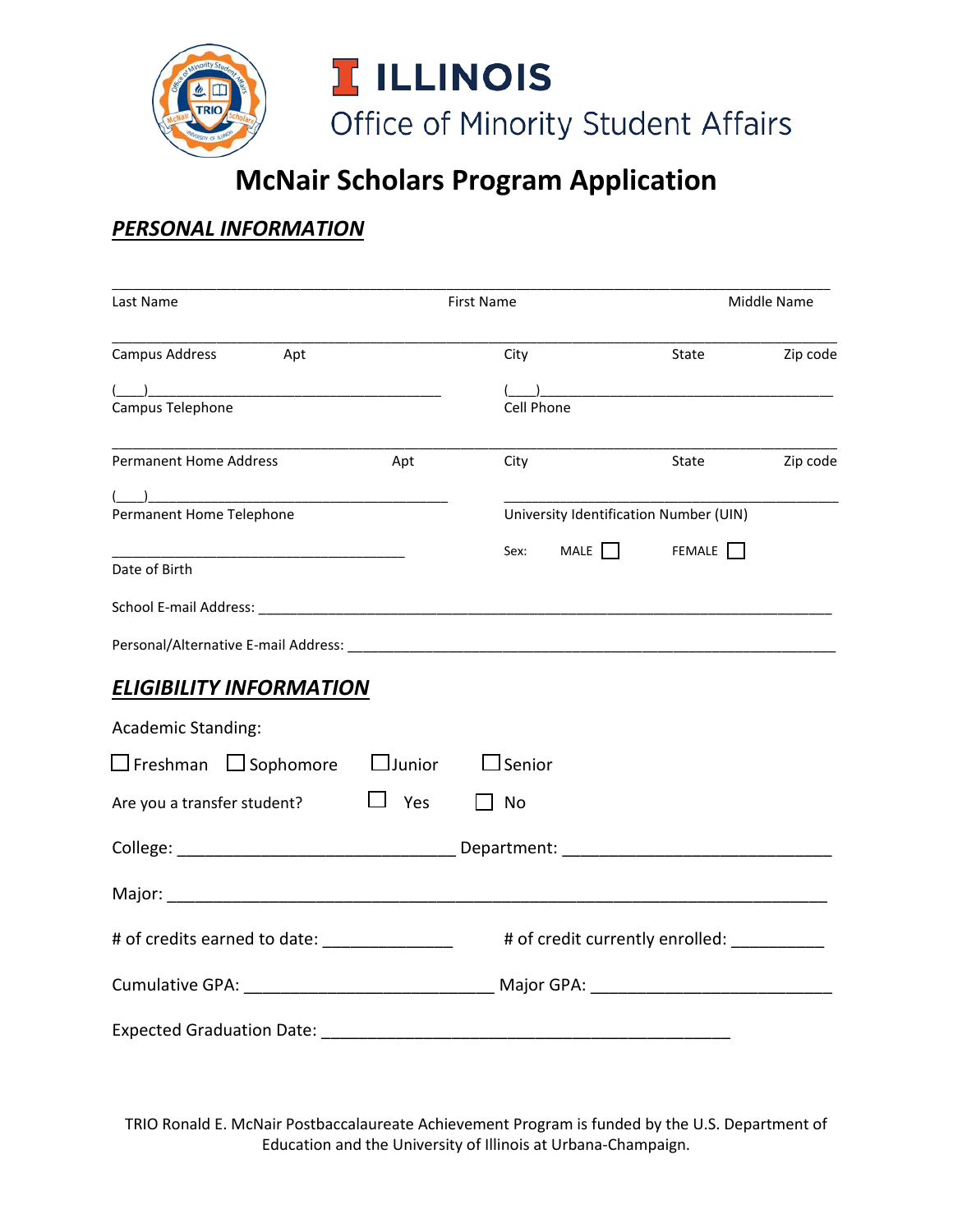

# **I** ILLINOIS

Office of Minority Student Affairs

### *ELIGIBILITY INFORMATION Cont.*

| First-generation college student:                                                                                                                                                                                                                  | ⊿ Yes                                               | <b>No</b>     |             |  |  |
|----------------------------------------------------------------------------------------------------------------------------------------------------------------------------------------------------------------------------------------------------|-----------------------------------------------------|---------------|-------------|--|--|
| Did one of your parents graduate from a 4-year institution?                                                                                                                                                                                        |                                                     | $\Box$ Yes    | <b>No</b>   |  |  |
| Which parent completed their bachelor's degree? $\Box$ Father                                                                                                                                                                                      |                                                     | $\Box$ Mother | <b>Both</b> |  |  |
| Which parent do you live with?                                                                                                                                                                                                                     | $\Box$ Father                                       | $\Box$ Mother | <b>Both</b> |  |  |
| Ethnic Identification: Are you Hispanic/Latino?                                                                                                                                                                                                    | $\Box$ Yes                                          | No            |             |  |  |
| Race (Check all that apply):<br>African American/Black<br>American Indian/Alaskan Native<br>Asian American<br>Other (specify                                                                                                                       | Native Hawaiian/Pacific Islander<br>White/Caucasian |               |             |  |  |
| Citizenship:<br>U.S. Citizen (Born or Naturalized)<br>U.S. Permanent Resident: Submit a copy if your permanent resident care with this application.<br>Adjustment in Status (Submitted application for permanent residency). Submit documentation. |                                                     |               |             |  |  |
| Are you a veteran of the U.S. Armed Forces or currently serving on active duty? $\Box$ Yes $\Box$ No                                                                                                                                               |                                                     |               |             |  |  |
| <u>FINANCIAL INFORMATION</u>                                                                                                                                                                                                                       |                                                     |               |             |  |  |
| For financial aid purposes are you considered:                                                                                                                                                                                                     | Dependent                                           |               | Independent |  |  |
| Are you currently eligible to receive financial aid?                                                                                                                                                                                               | ⊿ Yes                                               | No            |             |  |  |
| Who claims you as a dependent for tax purposes? $\Box$ Mother                                                                                                                                                                                      |                                                     | Father        | Yourself    |  |  |
| With whom do you live when not at the University? $\square$ Mother $\;\;\square$ Father $\;\square$ Both $\;\square$ Guardians                                                                                                                     |                                                     |               |             |  |  |
| Are you a homeless individual?                                                                                                                                                                                                                     | Yes                                                 | <b>No</b>     |             |  |  |
| If Dependent Complete Section A; If Independent Complete Section B                                                                                                                                                                                 |                                                     |               |             |  |  |
| <b>SECTION A: Parent(s) Tax Information</b>                                                                                                                                                                                                        |                                                     |               |             |  |  |
|                                                                                                                                                                                                                                                    |                                                     |               |             |  |  |
| Number of immediate family members in household, including yourself: __________________                                                                                                                                                            |                                                     |               |             |  |  |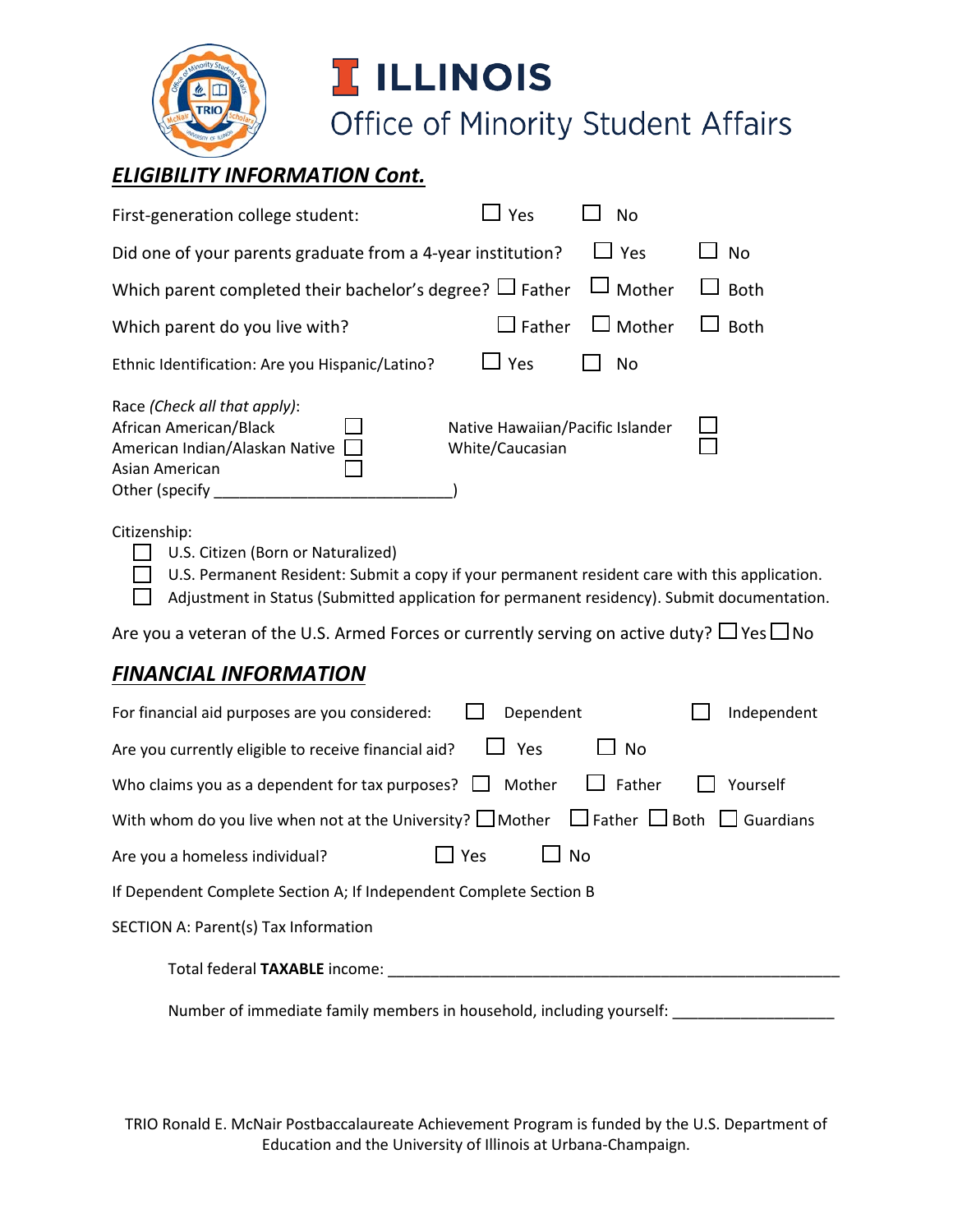

### *FINANCIAL INFORMATION Cont.*

SECTION B: Applicant's Tax Information

Total federal **TAXABLE** income: \_\_\_\_\_\_\_\_\_\_\_\_\_\_\_\_\_\_\_\_\_\_\_\_\_\_\_\_\_\_\_\_\_\_\_\_\_\_\_\_\_\_\_\_\_\_\_\_\_\_\_\_\_

Number of immediate family members in YOUR household, including yourself: \_\_\_\_\_\_\_\_\_\_\_\_

### *ACADEMIC INFORMATION*

| Are you a participant or alum of any of the following (Check all that apply):<br>Gear UP<br><b>Student Support Services (SSS)</b><br><b>Talent Search</b><br><b>Upward Bound</b><br>None |  | President's Award Program (PAP)<br><b>Educational Opportunities Program (EOP)</b><br>James Scholar Program<br>Illinois Promise<br>Evans Scholar Program |      |  |  |
|------------------------------------------------------------------------------------------------------------------------------------------------------------------------------------------|--|---------------------------------------------------------------------------------------------------------------------------------------------------------|------|--|--|
| Membership and participation in academic/campus organizations and activities:                                                                                                            |  |                                                                                                                                                         |      |  |  |
| Activity                                                                                                                                                                                 |  |                                                                                                                                                         | Date |  |  |
|                                                                                                                                                                                          |  |                                                                                                                                                         |      |  |  |
| Graduate School of Interest (Check all that apply): $\Box$ Master's $\Box$ MBA $\Box$ LAW $\Box$ MD $\Box$ PHD                                                                           |  |                                                                                                                                                         |      |  |  |
| What is your graduate program area of interest:                                                                                                                                          |  |                                                                                                                                                         |      |  |  |

Do you understand that McNair only provides services to students who desire a PHD?

 $\Box$  Yes  $\Box$  No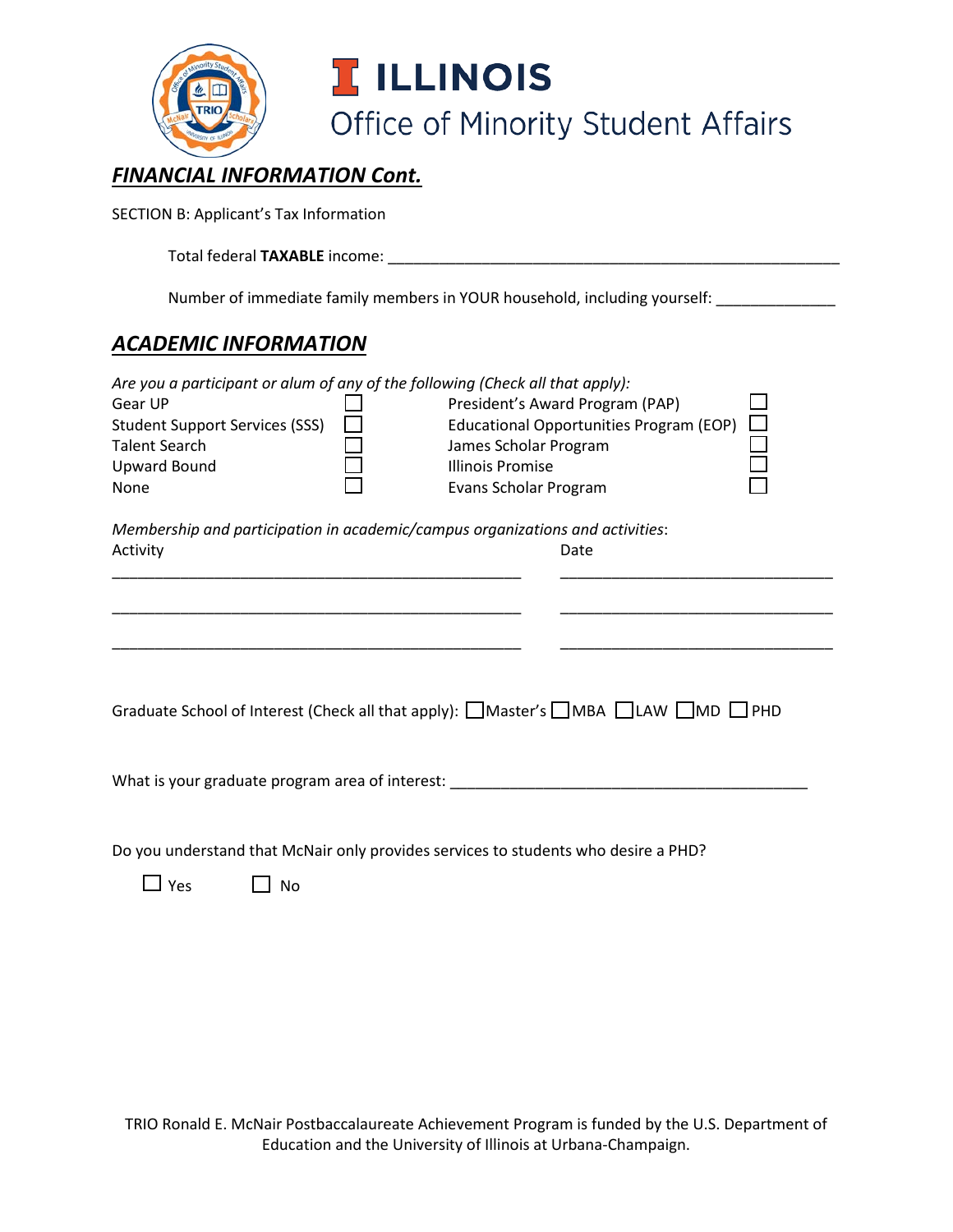

### *APPLICANT AGREEMENT*

Please read carefully and sign. By submitting an application for the Ronald E. McNair Post-Baccalaureate Achievement Program at the University of Illinois, I acknowledge the following:

- I understand that I am expected to enroll in graduate school the fall after I graduate from my undergraduate institution and that I am expected to receive a Ph.D. within ten years of receiving my baccalaureate degree.
- I understand that the mission of the program is to prepare participants to be the next generation of scientists, researchers, and professors through rigorous graduate school preparation, academic development, and research training.
- I understand that I am not guaranteed acceptance to the TRIO McNair Scholars Program by virtue of having submitted this application.
- All information on this application is true and correct to the best of my knowledge. Furthermore, I understand that if McNair discovers that I have provided any false information, I am subject to removal from the program.
- I understand that I may need to provide verification of my or my parent(s)' most recent federal taxable income.
- I understand that the McNair stipend will be processed through the Office of Student Financial Aid and will be considered a part of the scholar's total aid package for the academic year which may result in receiving reduced or no stipend depending on financial aid package. Students should speak directly with financial aid for questions.

#### **Certification and Form Submission**

**I certify that the information contained within this agreement is, to the best of my knowledge, accurate and complete.**

**Student Signature:** \_\_\_\_\_\_\_\_\_\_\_\_\_\_\_\_\_\_\_\_\_\_\_\_\_\_\_\_\_\_\_\_\_\_\_\_ **Date:** \_\_\_\_\_\_\_\_\_\_\_\_\_\_\_\_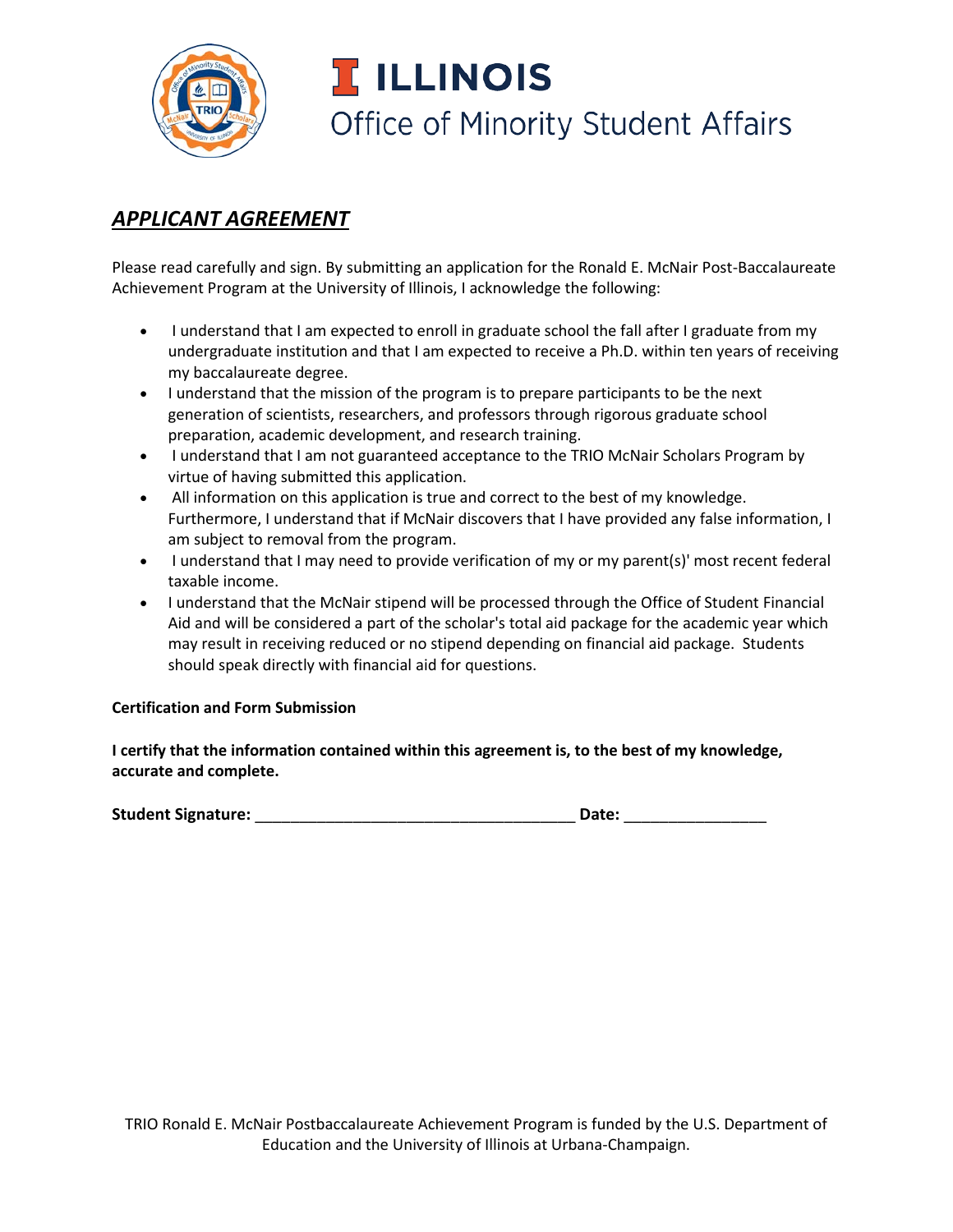

#### **Financial Need Assessment & Documentation Form**

#### **Applicant Only:**

I authorize the Office of Financial Aid at the University of Illinois at Urbana-Champaign to release income tax information, need analysis and financial aid information to the Ronald E. McNair Post Baccalaureate Achievement Program at the University of Illinois at Urbana-Champaign.

This information is needed to verify that this student has an income level established by the U.S. Department of Education. This information is essential to the selection process. Your cooperation is appreciated immensely.

| <b>Student Printed Name</b> | Student University Identification Number (UIN) |  |  |  |
|-----------------------------|------------------------------------------------|--|--|--|
| <b>Student Signature</b>    | Date                                           |  |  |  |

\_\_\_\_\_\_\_\_\_\_\_\_\_\_\_\_\_\_\_\_\_\_\_\_\_\_\_\_\_\_\_\_\_ \_\_\_\_\_\_\_\_\_\_\_\_\_\_\_\_\_\_\_\_\_\_\_\_\_\_\_\_\_\_\_\_\_\_\_\_\_\_

#### **Financial Aid Department:**

The official confidential statement at the Financial Aid Office confirms the following information for the student registered above:

\_\_\_\_\_\_\_\_\_\_\_\_\_\_\_\_\_\_\_\_\_\_\_\_\_\_\_\_\_\_\_\_\_\_\_\_\_\_\_\_\_\_\_\_\_\_\_\_\_\_\_\_\_\_\_\_\_\_\_\_\_\_\_\_\_\_\_\_\_\_\_\_\_\_\_\_\_

\_\_\_\_\_\_\_\_\_\_\_\_\_\_\_\_\_\_\_\_\_\_\_\_\_\_\_\_\_\_\_\_\_\_\_\_\_\_\_\_\_\_\_\_\_\_ \_\_\_\_\_\_\_\_\_\_\_\_\_\_\_\_\_\_\_\_\_\_\_\_

- **TAXABLE** income: \_\_\_\_\_\_\_\_\_\_\_\_\_
- 
- Expected Family Contribution: Letter Levell Grant Amount: Letter Levell Grant Amount:

• Family Size: \_\_\_\_\_\_\_ Number of Exemptions: \_\_\_\_\_\_\_

Printed Name and Position of Financial Aid Official

Signature of Financial Aid Official **Date** Date

#### **PLEASE RETURN THIS FORM TO:**

Ronald E. McNair Post-Baccalaureate Achievement Program Office of Minority Student Affairs 610 E. John Street Suite 130 Champaign, IL 61820 Email: [triomcnair@illinois.edu](mailto:triomcnair@illinois.edu)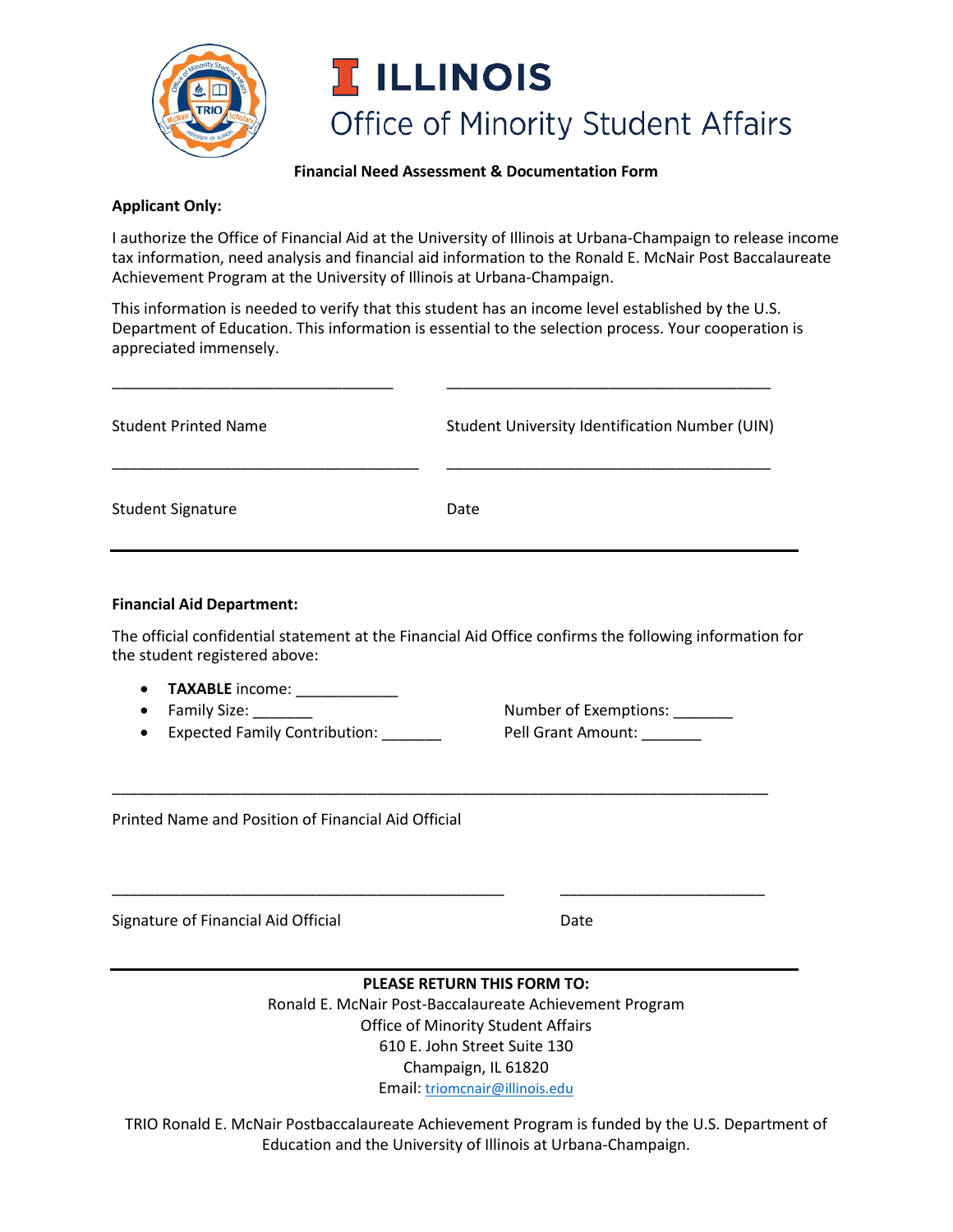

**RECOMMENDATION FORM**

|                                                                                                                                                                  |       | This section is to be completed by the applicant. <b>Please print and fill.</b> |                                                                                                                           |  |  |
|------------------------------------------------------------------------------------------------------------------------------------------------------------------|-------|---------------------------------------------------------------------------------|---------------------------------------------------------------------------------------------------------------------------|--|--|
| Last Name                                                                                                                                                        | First | Middle                                                                          |                                                                                                                           |  |  |
|                                                                                                                                                                  |       |                                                                                 | I hereby WAIVE my right of access to all letters of recommendation sent to TRIO McNair Program at University of Illinois. |  |  |
| I do NOT waive my right of access to all letters of recommendation sent to TRIO McNair Program at University of Illinois.                                        |       |                                                                                 |                                                                                                                           |  |  |
| This waiver is not required as a condition for admission to or receipt of any other services and benefits from the Office of<br><b>Minority Student Affairs.</b> |       |                                                                                 |                                                                                                                           |  |  |
| Date:                                                                                                                                                            |       | Signatures:                                                                     |                                                                                                                           |  |  |
|                                                                                                                                                                  |       |                                                                                 |                                                                                                                           |  |  |

**This section is to be completed by the evaluator**. A written letter to accompany this form is encouraged, but not required. Please return directly to the address below or email to Assistant Director at [triomcnair@illinois.edu:](mailto:triomcnair@illinois.edu)

> Ronald E. McNair Post-Baccalaureate Achievement Program Office of Minority Student Affairs 610 E. John Street, Suite130 Champaign, IL 61820 Phone: 217-265-4962

How long have you known the applicant and in what capacity? Give dates if possible.

What is your frank appraisal of the applicant's promise as a graduate student and future Scholar?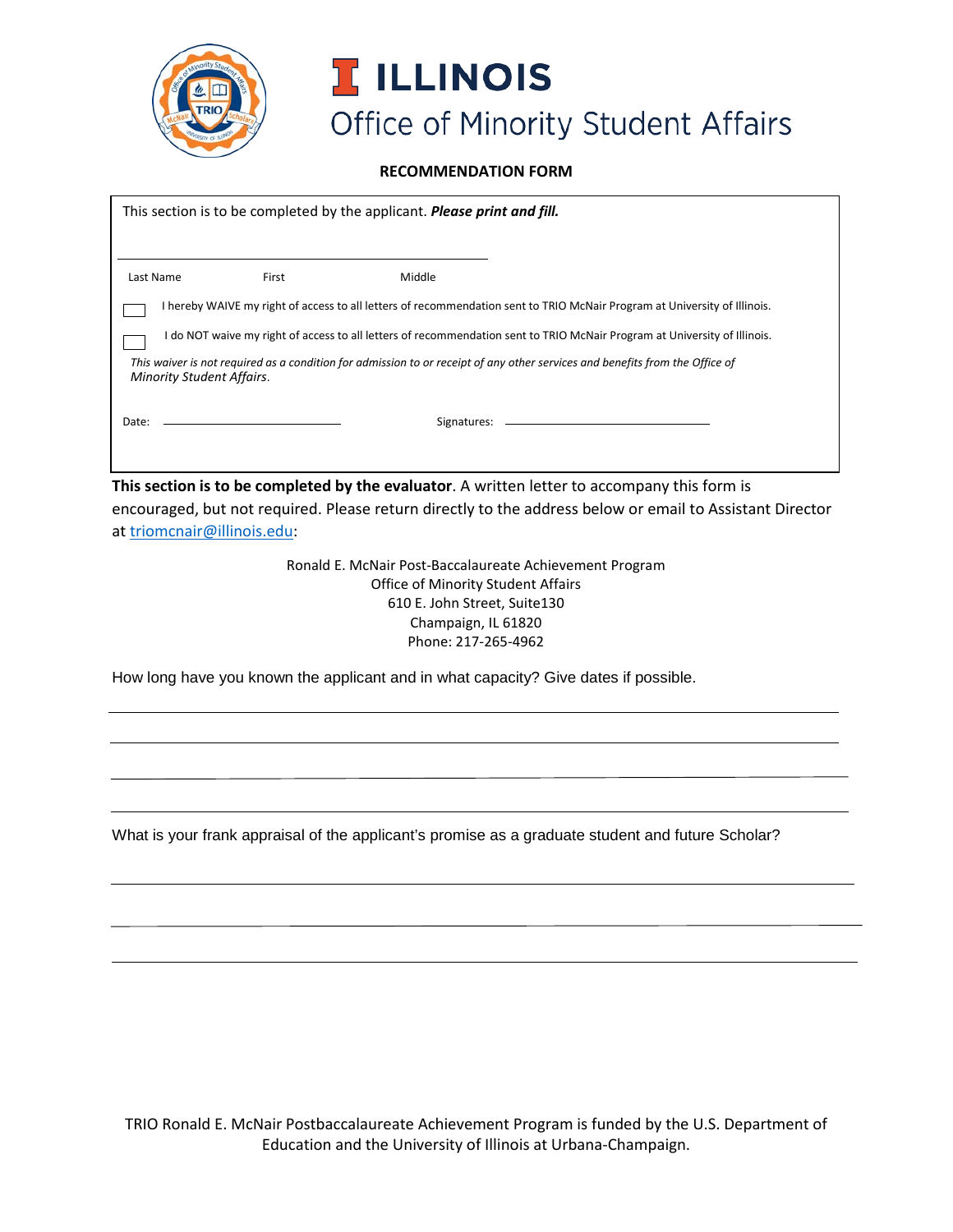

In comparing a group of students in the same field who have had approximately the same amount of experience and training, how does the applicant rate in the following areas?

**KEY: Below average (BA) = lowest 40%; Average (A) = middle 20%; Somewhat above average (SAA) = next 15%; Good (G) = next highest 15 %; Outstanding (O) = highest 10%; N/A = Unable to judge** 

|                                        | <b>BA</b> | A | <b>SAA</b> | G | O | N/A |
|----------------------------------------|-----------|---|------------|---|---|-----|
| Academic aptitude and                  |           |   |            |   |   |     |
| potential for graduate<br>work.        |           |   |            |   |   |     |
| Present academic<br>performance.       |           |   |            |   |   |     |
| Motivation for the                     |           |   |            |   |   |     |
| pursuit of advanced<br>graduate study. |           |   |            |   |   |     |
| Capacity to teach                      |           |   |            |   |   |     |
|                                        |           |   |            |   |   |     |
| Ability to follow                      |           |   |            |   |   |     |
| directions.                            |           |   |            |   |   |     |
| Maturity                               |           |   |            |   |   |     |
| <b>Meeting Deadlines</b>               |           |   |            |   |   |     |
| Participating in teams                 |           |   |            |   |   |     |
| Working Independently                  |           |   |            |   |   |     |
|                                        |           |   |            |   |   |     |
|                                        |           |   |            |   |   |     |
|                                        |           |   |            |   |   |     |
| Name_<br>(Please type or print)        |           |   |            |   |   |     |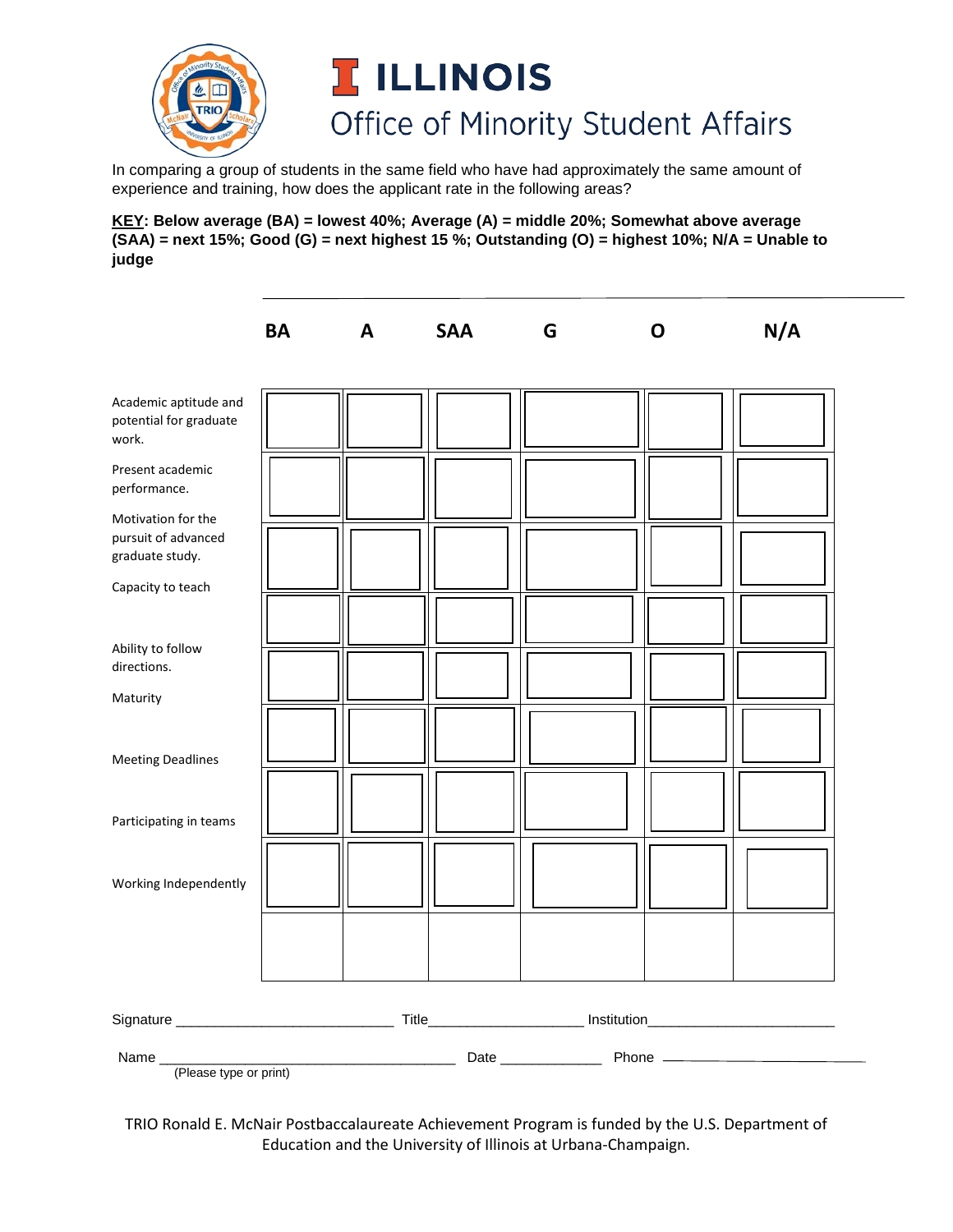

#### **Faculty/Research Mentor Confirmation or Change Form**

\* Please type all information, email to McNair Staff and to faculty mentor, and keep a copy\*

| <b>Date Completed</b>                                 |  |
|-------------------------------------------------------|--|
| <b>Scholar's Name</b>                                 |  |
| <b>Scholar's Email</b>                                |  |
| <b>Scholar's Phone</b>                                |  |
| <b>Major</b>                                          |  |
| College/School which houses the student's             |  |
| major (e.g., College of Engineering)                  |  |
| Purpose of the research project (e.g., To             |  |
| investigate factors contributing to academic          |  |
| success of first-generation college students)         |  |
|                                                       |  |
| Proposed period of time the student will              |  |
| work on the project                                   |  |
| <b>Faculty/Research mentor's contact</b>              |  |
| information $1$                                       |  |
| A. Name and exact title/rank                          |  |
| <b>Office Address</b><br><b>B.</b>                    |  |
| C. Email                                              |  |
| Phone<br>D.                                           |  |
| Mentor's Signature indicating that she or             |  |
| he agrees to the Mentor Responsibilities <sup>2</sup> |  |
| Scholar Signature indicating that she or he           |  |
| agrees to the Scholar Responsibilities                |  |

<span id="page-10-0"></span><sup>&</sup>lt;sup>1</sup> Research mentor includes faculty with earned Ph.D. and graduate student with a research assistantship.

<span id="page-10-1"></span><sup>&</sup>lt;sup>2</sup> Mentors can also email their approval to OMSA McNair Staff at triomcnair@illinois.edu.

TRIO Ronald E. McNair Postbaccalaureate Achievement Program is funded by the U.S. Department of Education and the University of Illinois at Urbana-Champaign.